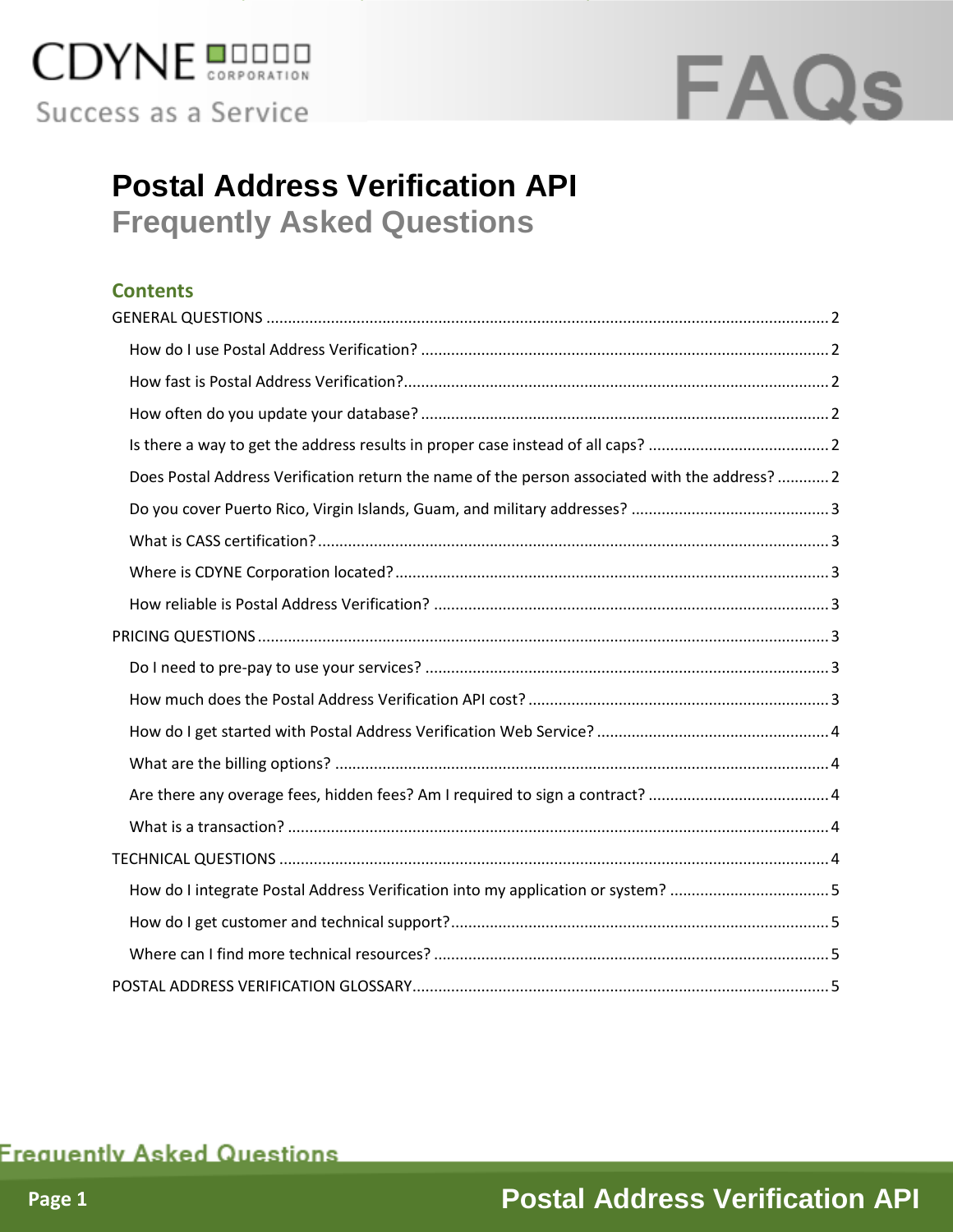

## FAQ

#### <span id="page-1-0"></span>**GENERAL QUESTIONS\_\_\_\_\_\_\_\_\_\_\_\_\_\_\_\_\_\_\_\_\_\_\_\_\_\_\_\_\_\_\_\_\_\_\_\_\_\_\_\_\_\_\_\_**

#### <span id="page-1-1"></span>**How do I use Postal Address Verification?**

Postal Address Verification is an API (Application Programming Interface) that enables a business's IT department to configure the Web Service on a web page, application, or database system with a few lines of code. The advantages of implementing a Web Service include:

- No complex system to learn
- No software to install
- No hardware to buy
- No maintenance required CDYNE provides monthly updates on our servers, automatically updating your service.
- Modular XML Web Services give you the freedom to control what happens to your data and how it is used.
- Your investment in both time and money is minimal, and you receive the best in data quality solutions.

#### <span id="page-1-2"></span>**How fast is Postal Address Verification?**

The API delivers address result sets in fractions of a second.

#### <span id="page-1-3"></span>**How often do you update your database?**

CDYNE receives updates from the USPS once a month.

#### <span id="page-1-4"></span>**Is there a way to get the address results in proper case instead of all caps?**

Yes. "Return Case Sensitive" is an optional data return in the Verify Advanced Address operation. The USPS uses all caps or uppercase for ease of automatic scanning and application of bar codes. Please see the [Proper Case](http://www.cdyne.com/terms/Proper-Case.aspx) information page for details and examples.

#### <span id="page-1-5"></span>**Does Postal Address Verification return the name of the person associated with the address?**

If the address belongs to a high volume business or building, it will return the business or building name as well as the Zip+4, Bar Code info, District type etc. However, individual names are not included in the address verification. It will only tell you if the address is valid, not the person associated with it.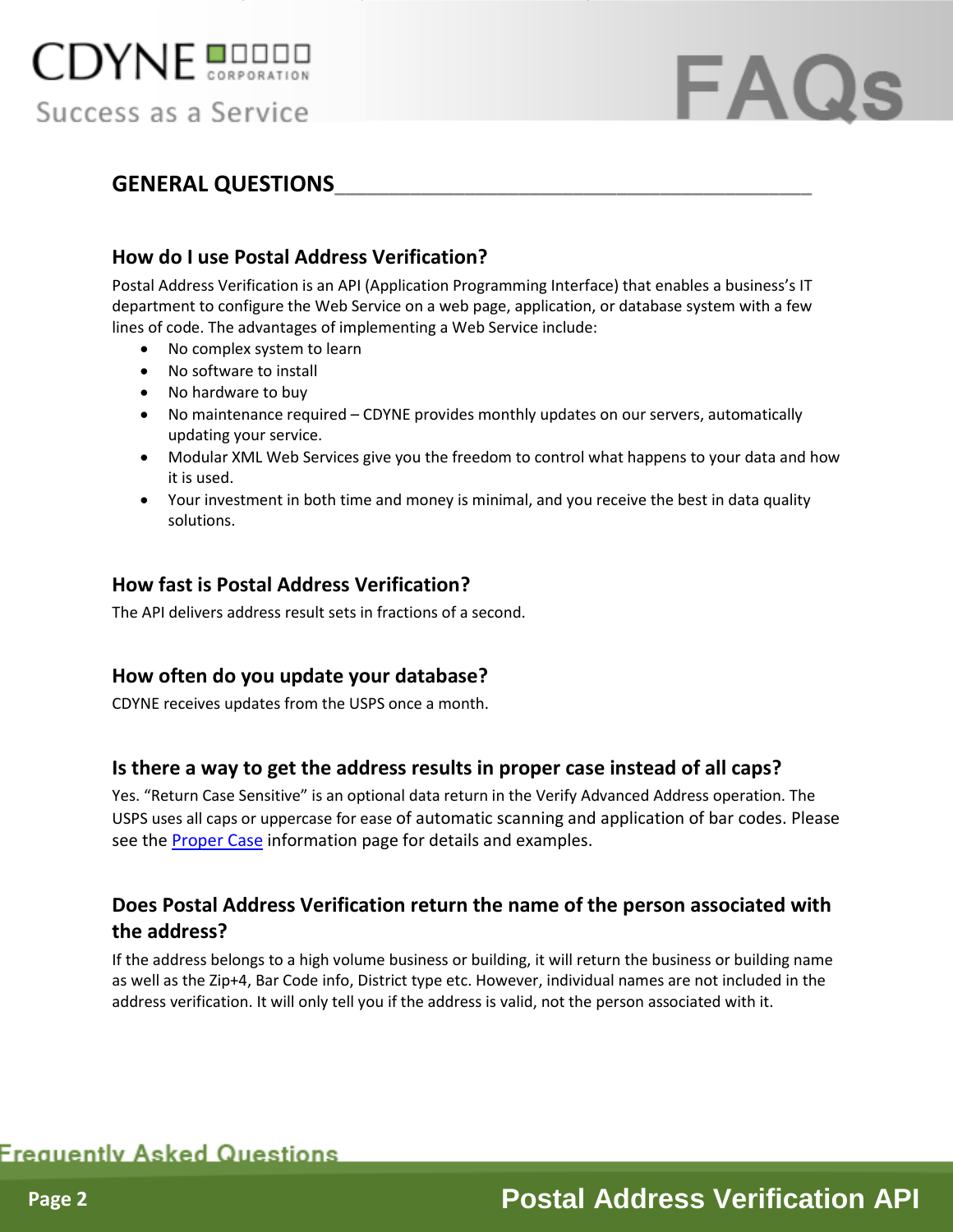



## <span id="page-2-0"></span>**Do you cover Puerto Rico, Virgin Islands, Guam, and military addresses?**

Yes.

#### <span id="page-2-1"></span>**What is CASS certification?**

CASS or Coding Accuracy Support System was developed by the USPS to evaluate the accuracy of address-matching software programs. For a product to be CASS Certified<sup>TM</sup>, it has to obtain a minimum score of 98.5% correction accuracy for ZIP + 4, Carrier Route, five-digit and LACSLink® and 100% for Delivery Point coding, DPV®, and RDI™.

#### <span id="page-2-2"></span>**Where is CDYNE Corporation located?**

We are based in Chesapeake, VA.

#### <span id="page-2-3"></span>**How reliable is Postal Address Verification?**

CDYNE has [a 100% uptime guarantee.](http://www.cdyne.com/company/100-percent-uptime.aspx) CDYNE's data centers are engineered with multiple levels of security, uninterruptible power supplies (UPS), redundant HVAC systems, and fire suppression, as well as 24 X 7 monitoring and management. CDYNE centers are strategically located in different areas across the United States.

#### <span id="page-2-4"></span>**PRICING QUESTIONS\_\_\_\_\_\_\_\_\_\_\_\_\_\_\_\_\_\_\_\_\_\_\_\_\_\_\_\_\_\_\_\_\_\_\_\_\_\_\_\_\_\_\_\_\_**

#### <span id="page-2-5"></span>**Do I need to pre-pay to use your services?**

No. CDYNE services are post-pay. Your credit card will not be charged until one month from sign-up date and will be billed monthly thereafter unless you deactivate or cancel services.

Pricing for all CDYNE Web Services is based off a set monthly maintenance fee and a per-transaction fee. We do not require a contract and there are no start-up or cancellation fees.

#### <span id="page-2-6"></span>**How much does the Postal Address Verification API cost?**

Pricing for all CDYNE Web Services is based off a set monthly maintenance fee and a per-transaction fee. We do not require a contract and there are no start-up or cancellation fees. CDYNE services are postpay. Your credit card will not be charged until one month from sign-up date and will be billed monthly thereafter unless you deactivate or cancel services.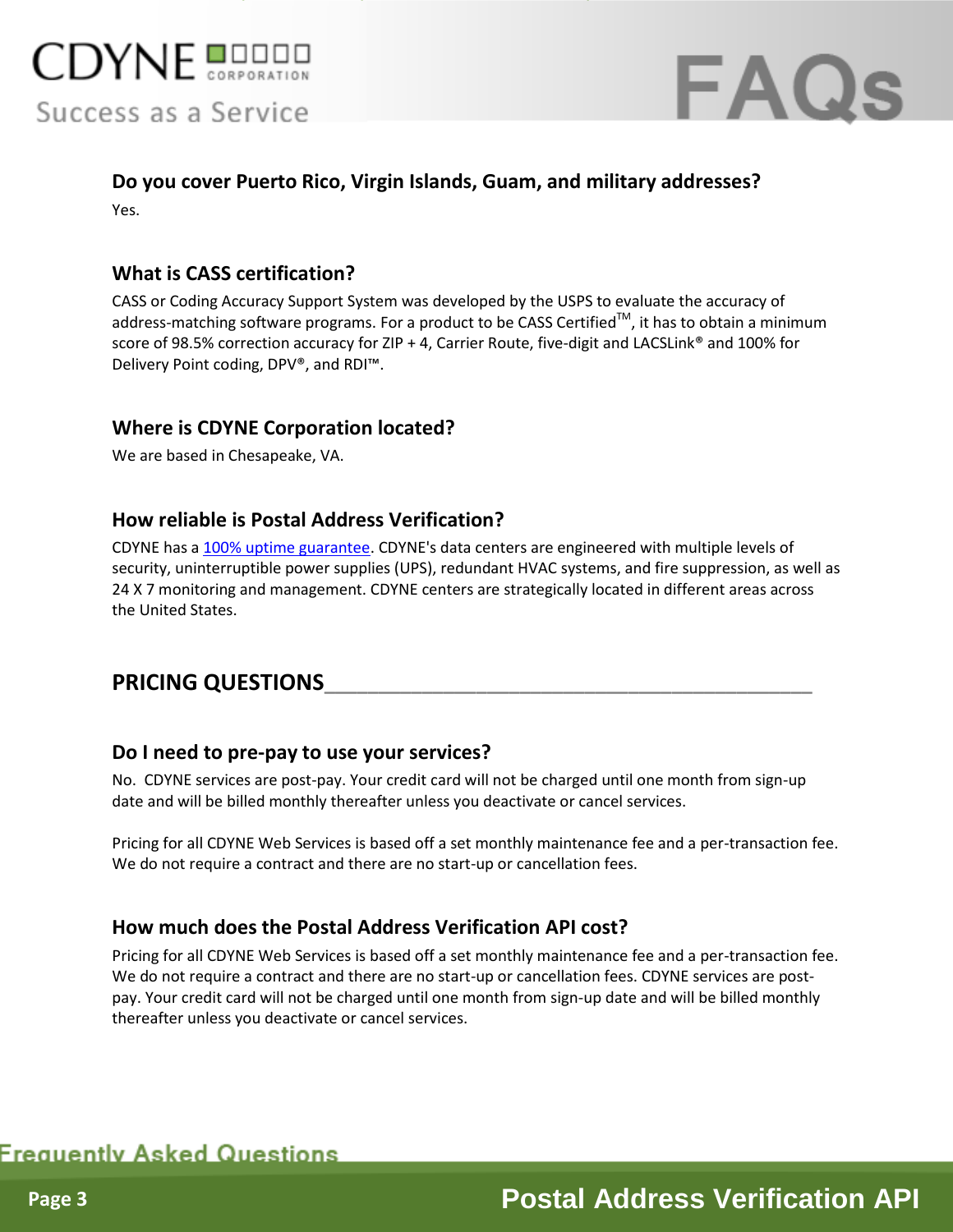

# **FAQs**

- \$9.99 licensing fee
- ZERO to 1,000 trans/mo 3 cents
- 1,001 to 3,000 trans/mo 2.5 cents
- 3,001 to 10,000 trans/mo 1.8 cents
- 10,001 to 50,000 trans/mo 1.2 cents
- 50,001 to 100,000 trans/mo 0.8 cents
- 101,001 to 500,000 trans/mo 0.6 cents
- 500,001 to UNLIMITED trans/mo 0.4 cents

#### <span id="page-3-0"></span>**How do I get started with Postal Address Verification Web Service?**

[Sign up](https://secure.cdyne.com/support/register.aspx?qs=34) online for an account to receive your activation key. Upon receipt of your account information, you will be contacted to verify the account for release. You may expedite this process by calling CDYNE at 1-800-984-3710 during the sign up process.

Trial keys are available to test the service for free. They offer full access to the Postal Address Verification API and have a transaction cap with no expiration. Please call 1-800-984-3710, [email](http://www.cdyne.com/company/contact.aspx) or initiate [a chat](http://messenger.providesupport.com/messenger/cdyne.html?ps_s=hbYR6vajjIsg) to obtain your trial key.

#### <span id="page-3-1"></span>**What are the billing options?**

During the account signup process, you may choose the credit card or Net 30 billing option. Net 30 terms are subject to an application approval process.

#### <span id="page-3-2"></span>**Are there any overage fees, hidden fees? Am I required to sign a contract?**

No. CDYNE services are post-pay, which means your credit card will not be charged until one month from sign-up date. Therefore you only pay for the transactions you consume. Overages do not apply in this pricing model. Contracts are not required to sign up for an account.

#### <span id="page-3-3"></span>**What is a transaction?**

A transaction represents each address that is sent to the Postal Address Verification API.

#### <span id="page-3-4"></span>**TECHNICAL QUESTIONS\_\_\_\_\_\_\_\_\_\_\_\_\_\_\_\_\_\_\_\_\_\_\_\_\_\_\_\_\_\_\_\_\_\_\_\_\_\_\_\_\_\_**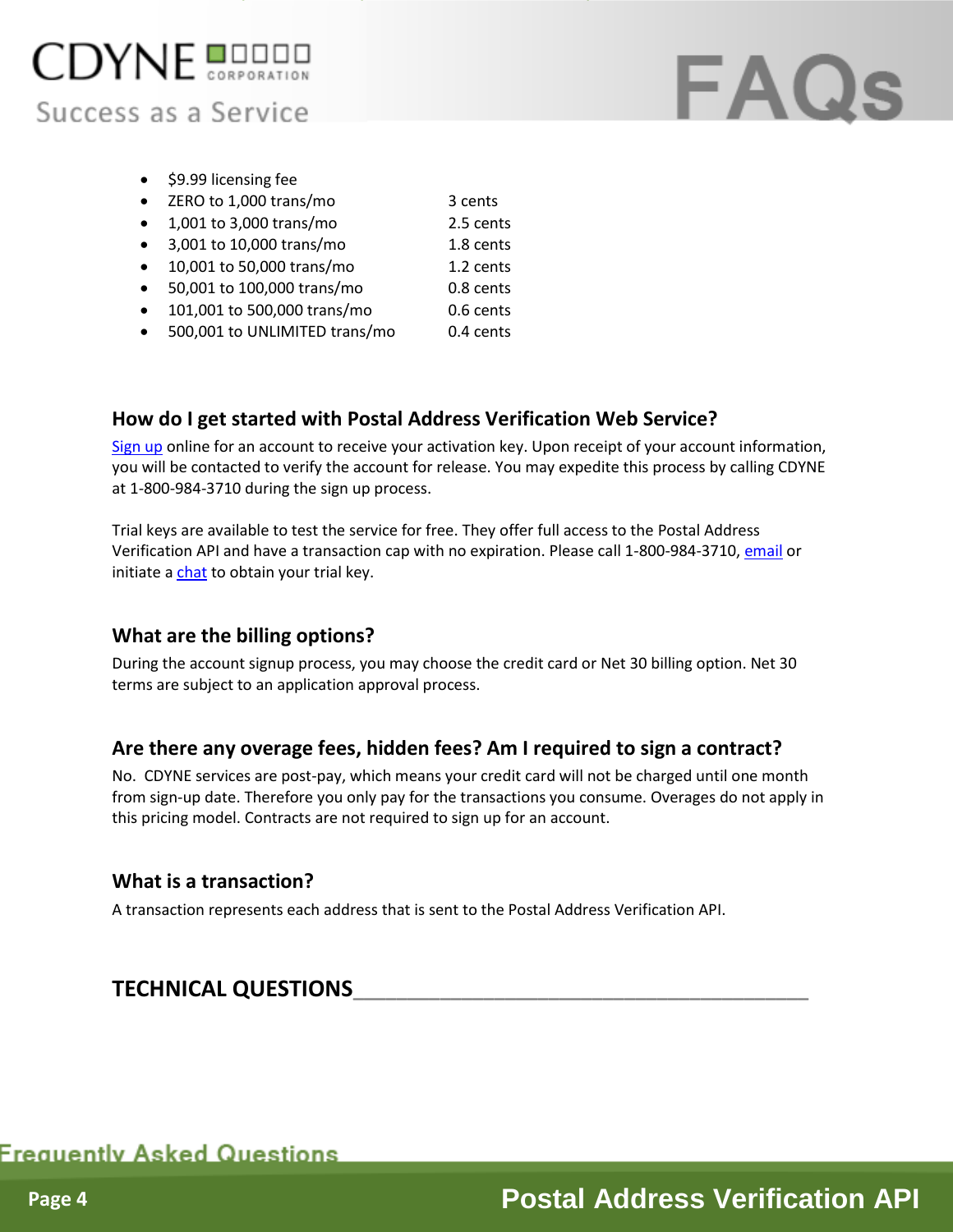



#### <span id="page-4-0"></span>**How do I integrate Postal Address Verification into my application or system?**

This API can be consumed with any programming language that supports REST or SOAP calls. See PHP Example below. To use the service with .Net, add [a web reference](http://sms2.cdyne.com/sms.svc?wsdl) to your application.

- **[C# Example](http://wiki.cdyne.com/wiki/index.php?title=PAVv3_CSharp)**
- [PHP Example](http://wiki.cdyne.com/wiki/index.php?title=PAVv3_Php)

#### <span id="page-4-1"></span>**How do I get customer and technical support?**

Customer and technical support is available by phone (1-800-984-3710)[, email,](http://www.cdyne.com/company/contact.aspx) o[r chat](http://messenger.providesupport.com/messenger/cdyne.html?ps_s=hbYR6vajjIsg) from 9:00am to 6:00pm EST, Monday through Friday. Emergency technical support is available after hours by calling 1- 800-984-3710.

#### <span id="page-4-2"></span>**Where can I find more technical resources?**

[Visit our development Wiki](http://wiki.cdyne.com/wiki/index.php?title=Postal_Address_Verification_V3)

#### <span id="page-4-3"></span>**POSTAL ADDRESS VERIFICATION GLOSSARY\_\_\_\_\_\_\_\_\_\_\_\_\_\_\_\_\_\_\_\_\_\_\_\_\_\_**

If there is anything missing that you feel should be included, please contact us by phone (1-800-984- 3710), *email*, or *chat*.

#### **API (Application Program Interface)**

An interface which is used for accessing an application or a service from a program.

#### **CASS Certification**

CASS or Coding Accuracy Support System was developed by the USPS to evaluate the accuracy of address-matching software programs. For a product to be CASS Certified<sup>TM</sup>, it has to obtain a minimum score of 98.5% correction accuracy for ZIP + 4, Carrier Route, five-digit and LACSLink® and 100% for Delivery Point coding, DPV®, and RDI™.

#### **Delivery Point coding**

Delivery Point (DP) is a single mailbox or location where mail is delivered, and is assigned a two-digit number between 00 and 99 by the USPS. The combination of a DP number and Zip + 4 code provides a unique identifier for every deliverable address. Delivery Point digits are encoded in the POSTNET delivery point barcode (DPBC) or as part of the Intelligent Mail Barcode (IMB), both of which are used for USPS automation discounts.